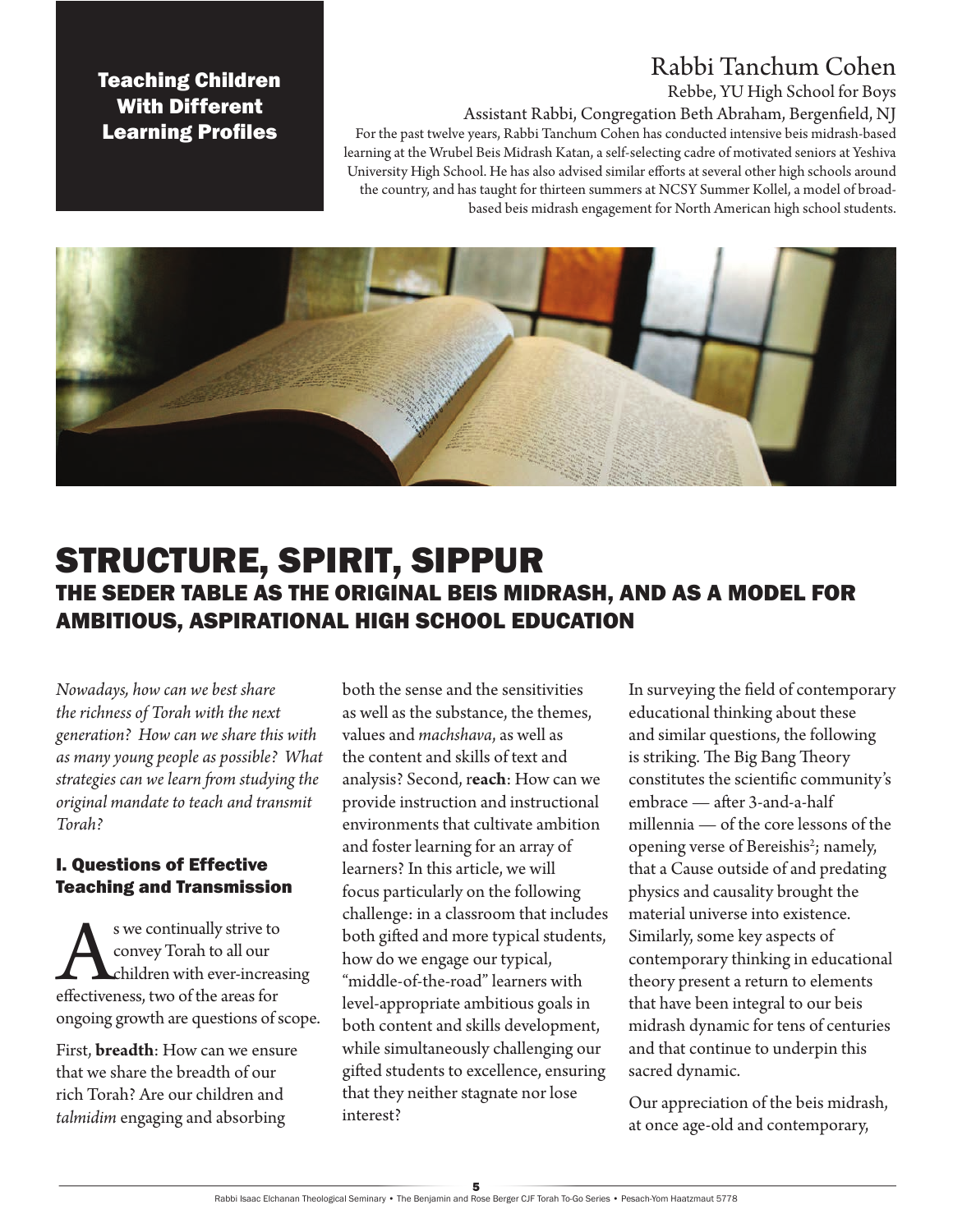begins by reaching even further back, with the original mandated structure for Jewish learning that preceded the centrality of the yeshiva. After all, Rav teaches us in *Masseches Bava Basra* that a yeshiva is a place in which the rebbi teaches Torah is an *in loco parentis* evolution from the original mandate of father-son transmission:

שבתחלה, מי שיש לו אב, מלמדו תורה. מי שאין לו אב, לא היה למד תורה. מאי דרוש? ולמדתם אותם ]את בניכם[ )דברים י"א( – ולמדתם אתם. התקינו שיהו מושיבין מלמדי תינוקות ...

*Initially, whoever had a father would have his father teach him Torah, and whoever did not have a father would not learn Torah at all. What pasuk did they interpret that indicated this? "And you shall teach them [osam] to your sons" (Devarim 11:19), as "And you yourselves [atem] shall teach your sons." When the Sages saw that not everyone was capable of teaching their children and that Torah study was therefore declining, they instituted that teachers of children should be established.* **Bava Basra 21a**

However, if we seek to base our learning and teaching on the details of this model, the original *de-Oraysa* (Biblical) format of Torah transmission, we encounter a basic obstacle: difficulty in formulating or articulating the specific methodological model. While the general mitzva to teach Torah to one's son — *ve-limadtem osam es beneichem* — is a ubiquitous, year-round mandate, the halacha tells us little about required methods or modalities for this all-encompassing mitzva. In search of instruction and insight into the how-tos, let us therefore focus instead on a **second** *mitzva de-Oraysa*  of Torah education, one that is specific to Pesach. The final *perek* of *Masseches* 

*Pesachim* provides us with an array of instructions for fulfilling *vehigadta le-vincha* (Shemos 13:8), the requirement to tell the story of *yetzias Mitzrayim* on the first night of Pesach, the mitzva typically known as *sippur yetzias Mitzrayim*.

In our context, we will discover that a nuanced halachic analysis of *sippur yetzias Mitzrayim* is not only fundamentally enlightening but also practically instructive. In the upcoming section, we switch gears and analytically engage the *sugya* of *mitzvas sippur* on its own terms. As is so common in the world of *talmud Torah*, opening with seemingly small questions about halachic details will lead us to grand vistas and great vision. Solving the technical problems provides us with profound insight into Pesach; moreover, appreciating the details of this mitzva will enable us in the final section to recognize some of the unique value and dynamic of the beis midrash, and to begin to envision and plan for enhancing learning and teaching Torah throughout the year.

#### II. Sippur Yetzias Mitzrayim

Children are not the only ones to ask questions about the structure and substance of the Seder. We, too, might be moved to to wonder — for instance — why we don't wash *netilas yadayim* and begin eating matza immediately following Kiddush, much as we do at any other Shabbas or Yom Tov meal, particularly since the requirement of *kiddush bi-mkom seuda* (*Pesachim* 101a)— eating a meal in the same place as Kiddush and immediately thereafter — ought to militate against an unnecessary lag between Kiddush and beginning the Yom Tov meal.

#### The Sequence of the Seder

This seemingly tangential question actually introduces us to the two main elements of the Seder: the mitzvos of eating matza and of *sippur yetzias Mitzrayim*, telling the Pesach story. According to the accepted opinion,<sup>3</sup> these are the two *mitzvos de-oraysa* at the Seder nowadays, since each of these is a mitzva *per se* rather than exclusively an adjunct to *korban Pesach* (unlike maror,4 which is *derabbanan* nowadays).

This pair's connection, however, goes far beyond merely sharing this common status of *mitzvos de-Oraysa*  that apply nowadays. Each of these mitzvos actually requires the other, and so *achilas matza* and *sippur yetzias Mitzrayim* are doubly connected in a bond of mutual causality. First, we say "*Yachol me-rosh chodesh* …," near the opening of Maggid. We can only fulfill the mitzva of *sippur* "*bi-zman she-yesh matza u-maror munachin le-fanecha*" at a time when the matzah and maror are in front of us — in conjunction with the palpable, tangible *cheftzei mitzva*. Similarly, Rabban Gamliel famously taught<sup>5</sup> that one of the genres that comprise *sippur* is an explication of the matza and maror on the table, relating the narrative to the tangible "audiovisual aids." Second, the converse is true as well: *achilas matza*  needs to follow the verbal mitzvos. The Torah's central description of *matzas mitzva* is the enigmatic and multivalent phrase "*lechem oni.*"6 One meaning of this term is "bread of conversation" ("*lechem she-onin alav devarim harbei*").7 Rashi understands that the matza meets this criterion only after Maggid has been recited (*sippur* and some Hallel) over the uncovered matza.8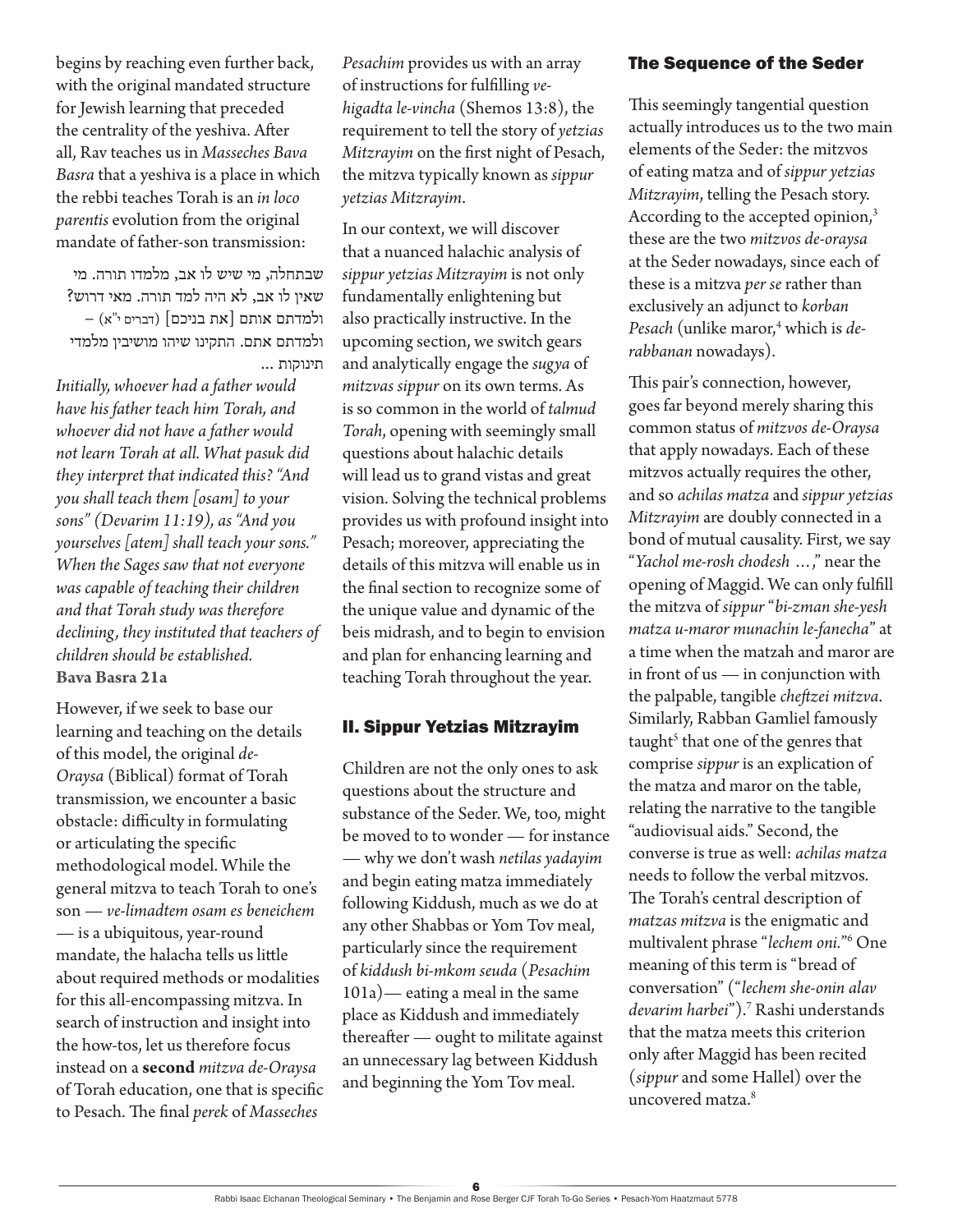This interdependence begins to explain the mysterious sequence of the Seder. Maggid must precede *motzi matza* for both reasons: *achilas matza* can be properly fulfilled only after the matza has "absorbed" the words of *sippur* and Hallel,9 and the *sippur* must be accomplished while the matza is as yet uneaten and available as prop and context for the verbal mitzva.

## The Length of the Seder

While we may now understand the need to precede *achilas matza* with some sort of Maggid, the length of the Maggid might still seem curious. The need for such a lengthy "*hefseik*" or lag between Kiddush and seuda becomes clear in light of the following comment attributed to Rav Chaim Soloveichik.10

Rabbi Elazar ben Azarya's statement "*harei ani ke-ven shiv`im shana*," which is actually a Mishna in *Masseches Berachos* (12b), has been made famous among children — in the context of the Haggada — primarily in connection with "*ke-ven shiv`im shana*," which Rashi (ad loc) explains as a reference to his miraculously premature aging. The **content** of Rabbi Elazar ben Azarya's statement, however, is very striking. He taught that the daily mitzva of *zechiras yetzias Mitzrayim* (which we fulfill by reciting "*ani Hashem Elokeichem* …" at the end of *kerias shema*) applies at night as well as by day. Why, then, should anyone who has already recited *Sh'ma* on *leil Pesach* bother to have a Seder at all? Haven't we already mentioned *yetzias Mitzrayim* in this briefer format?

Rav Chaim responds with a small but significant difference in terms: the daily mitzva is *zechiras yetzias Mitzrayim*; the annual one is *sippur*. Drawing upon a series of mishnayos in the closing chapter of *Masseches*  Pesachim, the Rambam<sup>11</sup> lists six qualities that characterize the *sippur* process: 1) dialogue, 2) interactive question-and-answer format, 3) dramatic contrast — starting with the negative and ending with the positive, 4) the nexus of *Torah she-bi-chsav* and *Torah she-be-`al pe* — the exposition of the *Arami oved avi* section, 5) relating the story to the palpable *mitzvos ha-layla* — Rabban Gamliel's requirement to discuss these mitzvos, and 6) physical portrayal of the *geula* (kinesthetic *sippur yetzias Mitzrayim*). None of these apply to the twice-daily *zechira*, which is a simple mention, a recital to ourselves. *Sippur*, on the other hand, is an entirely different activity with fundamentally different goals. *Sippur* is a richly experiential educational opportunity, a **retelling** of the story of *geula*, which generates **relating** and **relationship**-building, in service of **relaying** a dynamic, vibrant *emuna* and *yiras shamayim* to the succeeding generation.

With this enriched perspective, the length of the printed Maggid is certainly no longer merely an application of *kol ha-marbe harei ze meshubbach*, the longer the better. Rather, it is a careful combination of each of the six minimal ingredients listed above: After Kiddush, we engage in several surprising, (hopefully) question-provoking activities that diverge from the program of a typical Yom Tov meal, such as following our *netilas yadayim* with *karpas* vegetables rather than with the typical bread, as well as clearing the table (which we fulfill nowadays<sup>12</sup> by removing the matzos and/or Seder plate), and refilling the cup as though we have already completed the meal and are preparing for *birkas ha-mazon*. Having

thus catalyzed the *sippur*, we proceed almost immediately to instructions and parameters for the *sippur* as explained above ("*afillu kullanu chachamim … kol ha-marbe … Rabbi Elazar ben Azarya* [as a contrast to *sippur*] … *arba`a banim … bi-sh`a she-yesh matza u-maror munachin lefanecha …*"), followed by each of the elements of *sippur* listed above. After completing the multifaceted *sippur* and thereby tasting our ancestors' experience of *yetzias Mitzrayim* and *geula*, we naturally respond with a brief Hallel on a cup of wine. Having enriched our matza with words of *sippur* and Hallel, it is now *lechem oni — lechem she-`onin alav devarim harbei* — and we now proceed directly to the mitzva of *achilas matza* and the balance of our seuda.

# III. Back to the Beis Midrash

Consider the larger picture that *sippur yetzias Mitzrayim* now paints. Unlike the daily *zechira*, *sippur* is a robust retelling rather than mere referencing, and that retelling in turn leads to relating between generations and relaying *emuna.*

The elements of the **process**, the educational modalities, include **personal and direct engagement**, **dialogue** driven by **questions and answers**, **targeted differentiated instruction**, and the combination of **personal application** together with **song and joy***,* which cap the *limud*. A parent who has had the pleasure and privilege of presiding over a Seder at home will know that it requires **work** — work that is both challenging and deeply rewarding. These educational elements — already mandated in the original *mitzva de-oraysa* of *sippur yetzias Mitzrayim* — can and should be richly present in the beis midrash.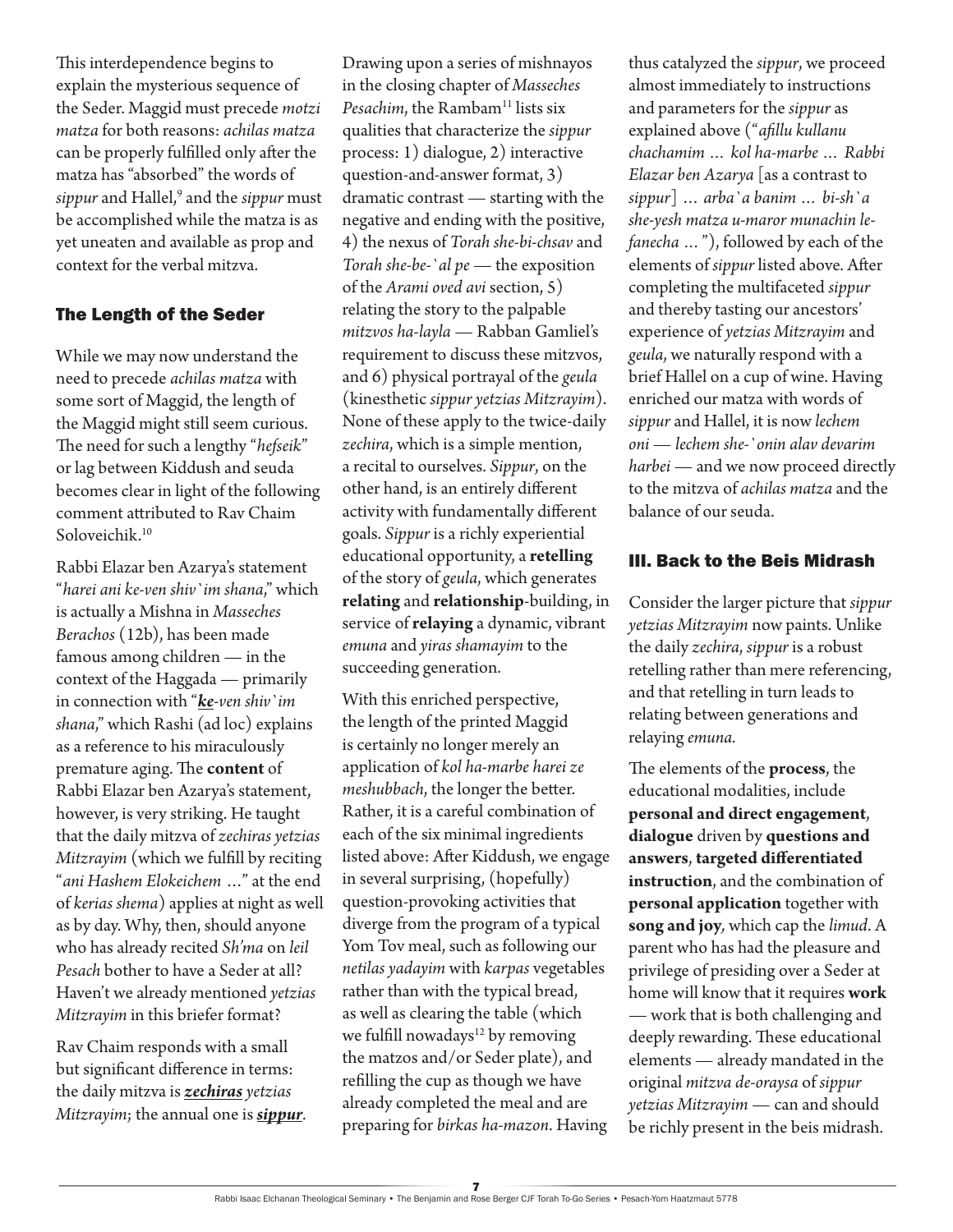The **results** of *sippur* — in the building and enhancing of relationships, both with parents and grandparents who are teaching and with Hashem — also find their parallel in the results of successful engagement in the beis midrash dynamic. The beis midrash provides an unparalleled opportunity to build relationships, and it also opens the door within for personal growth.

# Building Blocks for Beis Midrash-based Learning

Inspired by the model of *sippur yetzias Mitzrayim* — the original beis midrash — here are some elements to consider in building a contemporary high school beis midrash with ambition. The model will of course require tailoring to each unique school context and culture (much as the above passage in *Bava Basra* 21a — on the history of Torah education — goes on to speak of refining the processes of Torah education to specific locations and ages), but the following elements will be among the critical ingredients in many successful recipes.

Some ingredients of a morning seder for *hachana* in advance of an *iyun shiur*

- carefully crafted *mareh mekomos* that are not merely a list of *mekoros*, but are energized by guiding questions;
- quantity of time allocated for seder will be carefully considered, graduated over the years by age, skill, and sense of developed selfconfidence;
- deliberate training in the skills of effective *chavrusa* learning (e.g., the mechanics of reading together, *shakla ve-tarya* with one's chavrusa), beis midrash etiquette, sense of mature responsibility for our time and product (enabling our *talmidim*

to grow beyond common limiting adolescent mindsets);

- sense of *masora* and of membership in the *masora* community — ideally, engendered by sharing a beis midrash with older *talmidim*;
- cultivating a culture of *dibbuk chaveirim* (camaraderie) within the group of *talmidim;*
- actively rotating from chavrusa to chavrusa during seder can allow for differentiated instruction to augment the full-group learning and teaching in the *shiur* room, as well as for individual assessment of progress in skills, content mastery, and motivation.

This seder can be complemented by an active *shiur* that engages *talmidim*  in building upon what was learned *be-chavrusa*. Subsequent *sidrei chazara* (review sessions, perhaps during daily or biweekly night *sedarim*, or daily afternoon *sedarim*) offer a further, dynamic opportunity to return to the original *mekoros* with newly-seasoned eyes, equipped with the added insight gained from *shiurim* to now — during *seder chazara* — notice the nuances in the *mekoros* that went unnoticed and unappreciated during a prior *seder hachana*.

This beis midrash-centered *limud be-iyun* pairs exceptionally well with ambitious goals in *bekius* (with an age- and level-appropriate *beis midrash*  element) and in new vistas in Tanach, halacha and *machshava* to help our *talmidim* to draft visions of themselves as *talmidei chachamim* and to begin to realize those visions.<sup>13</sup>

# The Beis Midrash as Smithy

The beis midrash is the smithy<sup>14</sup> in which a talmid can forge more profound emotional relationships with people and a deeper personal identification with Torah and its Giver. Consider the following two passages:

אמר רבי חייא בר אבא, אפי' האב ובנו הרב ותלמידו שעוסקין בתורה בשער אחד נעשים אויבים זה את זה. ואינם זזים משם עד שנעשים אוהבים זה את זה.

*What is the meaning of the phrase "with enemies in the gate" (Tehillim 127:5) with regard to Torah study [as "gate" often refers to the ancient beis midrash]? Rabbi Chiyya bar Abba says: Even a father and his son, or a rabbi and his student, who are engaged in Torah together in one beis midrash [literally, one "gate"] become [temporarily] as adversaries with each other due to the intensity of their studies. Yet they do not leave there until they love each other.* **Kiddushin 30b**

א"ר מתנה אמר רב חסדא, האב שמחל על כבודו, כבודו מחול. הרב שמחל על כבודו, אין כבודו מחול. ורב יוסף אמר, אפי' הרב שמחל על כבודו, כבודו מחול, שנאמר "וה' הולך לפניהם יומם". אמר רבא, הכי השתא?! התם, הקדוש ב"ה עלמא דיליה הוא ותורה דיליה היא, מחיל ליה ליקריה. הכא, תורה דיליה היא?! הדר אמר רבא, אין, תורה דיליה היא. *Rav Mattana says that Rav Chisda says: With regard to a father who forgoes his honor, his honor is forgiven [and his son does not transgress if he does not treat him in the proper manner]. By contrast, with regard to a rabbi who forgoes his honor, his honor is not forgiven. Rav Yosef disagrees: Even with regard to a rabbi who forgoes his honor, his honor is forgiven, as it is stated: "And Hashem went before them by day" (Shemos 13:21). Rava questioned [Rav Yosef's position]: How can these cases be compared? There, with regard to the Holy One, Blessed be He, the world is His and the Torah is His, and therefore He can forgo His honor. By contrast, here, is it his Torah, that the teacher can forgo its honor? Rava subsequently said: Yes indeed. If he studies, it is his Torah ...*